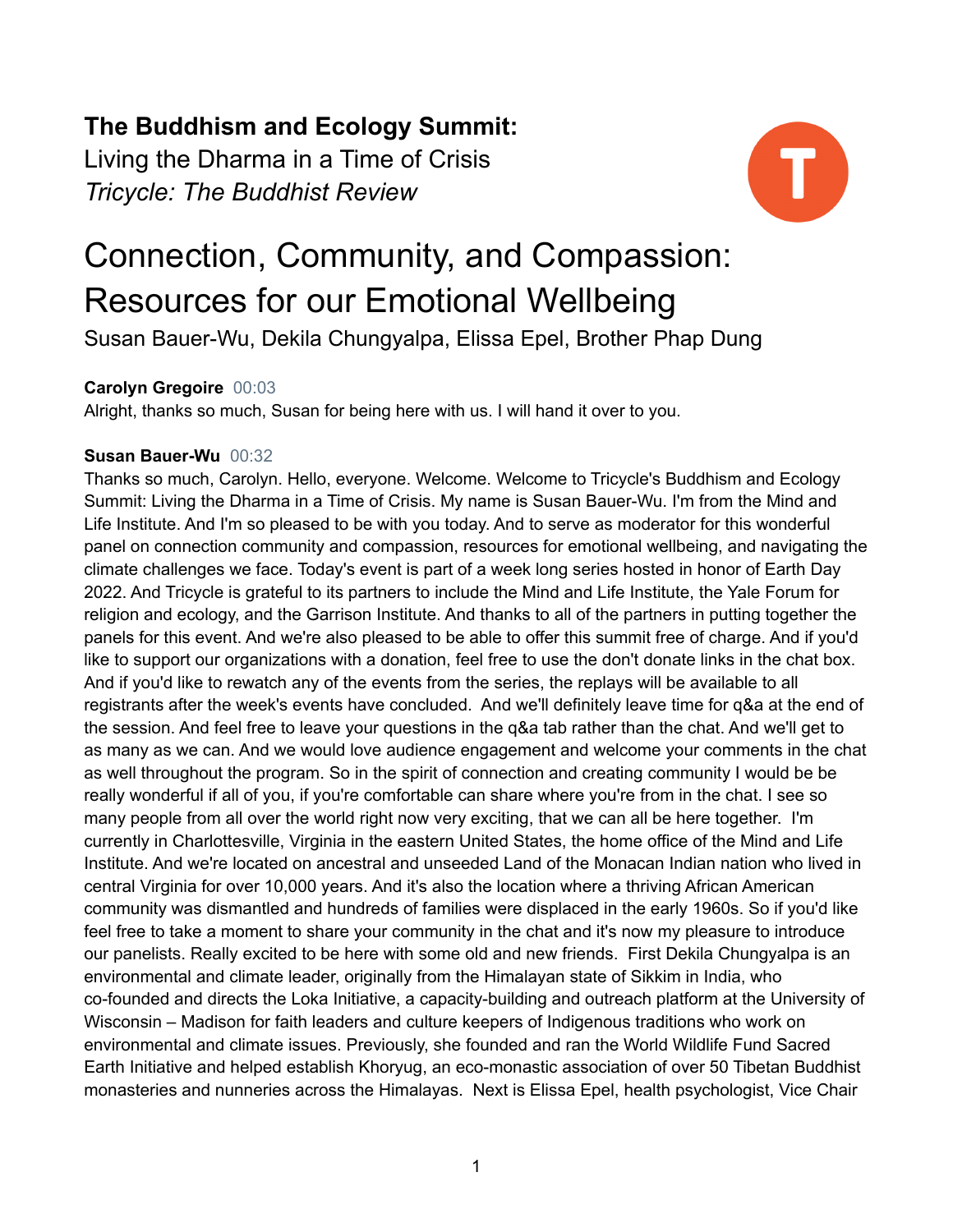and Professor in the Department of Psychiatry at University of California San Francisco. And she studies how stress resilience and mindfulness interventions can protect health and promote thriving. Elissa co-leads the UCSF Climate and Mental Health Task Force and the Society of Behavioral Medicine Presidential subgroup focusing on Climate and Health Inequities, and Elissa is the co-author of the bestselling book, The Telomere Effect and the author of a new book to be released later this year called the Stress Prescription. Welcome Elissa. And our final panelist is Brother Phap Dung who is a senior teacher in Zen Master Thich Nhat Hanh's Plum Village community. And Brother's name Phap Dung means Dharma Embrace. Born in Vietnam, he escaped at the age of 10 with his family and became a refugee in the U.S. and worked as an architect/designer before becoming a monk in 1998. He is deeply committed to ecological activism, and represented his spiritual community at the COP21 talks in Paris and at the Glasgow COP26, raising an awareness of the spiritual human crisis that underlies the imbalance in the ecosystem.He currently lives in community in Southern California. Welcome, brother. So let's begin our panel with a brief guided meditation by brother Phap Dung. to ground us and to orient us toward this panel's theme of connection, community and compassion. Over to you, brother.

### **Brother Phap Dung** 06:14

Thank you, Susan. Thank you, everyone. I hope everyone can hear okay. I think this is a really a moment where we.. giving voice to Mother Earth, Mother Nature, using technology. So there is a place for technology. And because of technology, it is helped us gather a virtual community. So I like to invite all of you at home or wherever you may be to actually dedicate yourself to this moment, if you choose to be here. Let's, you know, use the screen. And yeah, really feel ourselves a little bit around the earth a little bit everywhere, as we saw in the chat, so beautiful to connect in this way, and not have to fly. That we can still connect each other's heart. So please find yourself comfortable and really commit yourself and nourish your presence here. So meditation is nothing but to be present. If we're choosing to be with the online community here, let us just have that screen on and not have other screens and other gadgets on and it's a practice to be present for our community. So in our breathing helps, so I'll help you guys, I'll guide you in a short guided meditation to help us connect with our body with each other and the planet. So we can close your eyes and relax our body. Sit comfortably. And we come and pay attention to our breath. And this is a practice of being present for ourselves. We use the breath can breathe in and you become aware of your in breath. Breathe out and you can close your eyes you don't have to look at the screen. Just follow my my voice breathing in. I'm aware of my in breath. Breathing out I enjoy my in breath in breath out breath breathing in I'm aware of my body sitting the gravity of Mother Earth holding us this beautiful Solar System breathing out I relaxed my body. Allow Mother Earth to embrace the whole all of us together. Each one of us in our particular place on this planet aware of body relaxing our body allowing our body to be fully inhabited by our awareness in Breathing in. I'm aware of my community, my family of humans a little bit everywhere around this planet are trying their best to find a better way to live with each other. And with our whole planet I can see them in my mind's eye each one have the good intention to better the world to leave it better for our children in aware of our global family out smiling, because we are not alone thank you everyone, for taking a moment to connect in the heart and mind.

#### **Susan Bauer-Wu** 12:03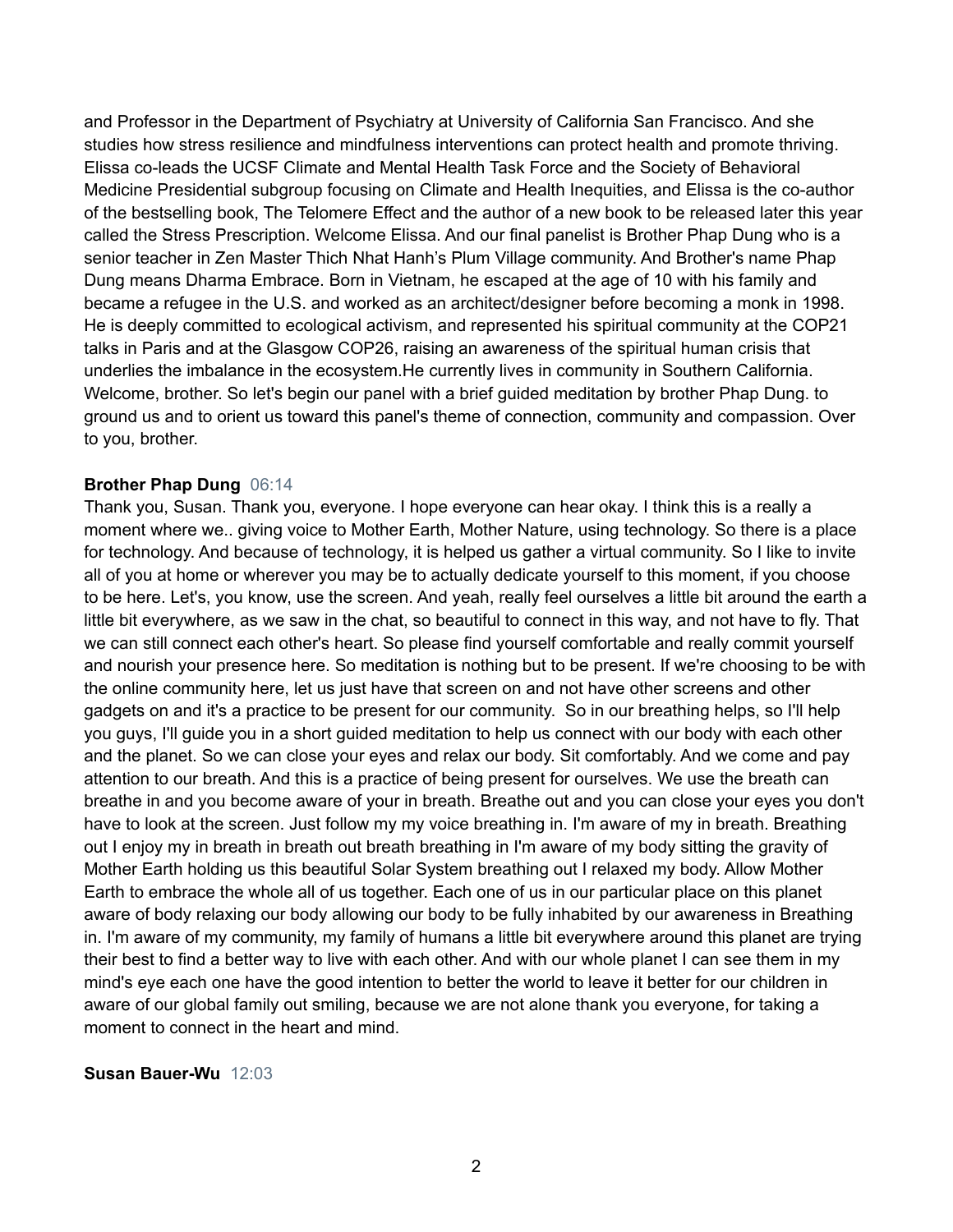Thank you so much brother. Love the practice. Now Now we'll proceed with each of the panelists taking a few minutes to share some reflections about their, their work and their perspectives. And we'll begin with Dekila.

#### **Dekila Chungyalpa** 12:27

Thank you so much, Susan. Thank you, brother. That was exactly what I needed to ground myself. I'm so appreciative. And hello everyone... I'm so happy to be in community with all of you today, during Earth Week. I'm speaking to you from Madison, Wisconsin, which is also known as Teejop by the Ho-Chunk people, the original inhabitants of this land. And I'm really grateful to be able to acknowledge the indigenous peoples of this land because I think it's often ignored in the environmental and climate movements, the debt we owe to indigenous people all around the world. Some of you might have seen this headline that started showing up a couple of years ago which says that 80% of all biodiversity that exists today exists in indigenous managed lands. And that goes to show how much indigenous worldviews matter. As Susan mentioned, I come from Sikkim in the eastern Himalayas and my land is protected by Mount Kanchenjunga. Some of you might know of it if you're from the Himalayas or have traveled there. It's the third tallest peak in the world. Most of you probably have never heard of it. And there is a reason why. The reason is because the original people of Sikkim the lecture, the song limbo and the booty are my people. We have fought off all the attempts that people have made to commercialize and make money out of mountain climbing in our region. We have fought off expeditions, all kinds of lucrative deals that you can imagine, to let people climb mountain junk, Mount Kanchenjunga, and plant a flag on it because it will be sacrilege to us. He is alive to us. He has presence. He has identity. He is a living being. He's our protective deity. And this worldview that Indigenous peoples have all around the world doesn't matter where they are that that nature has a right to exist by itself. Nature doesn't exist just to have utilitarian purpose for humanity is so significant, especially right now, in this era that we call the Anthropocene. Opinion yesterday around the same time I tweeted something that I thought was fairly, you know, something that was of concern to me and that I thought was fairly obvious, which was very short. India has issued heat wave warnings in 11 cities this week. That means 110 degree fahrenheit highs and mid April, it's unimaginable. And yet, here we are. And in that 24 hours, I ended up getting 1000s of lights and responses and engagement, I did not expect it to hit people the way it did. And today, when I was looking at the responses that that tweet received, what became really, really apparent, of course, is the level of acute anxiety, and anger and frustration that so many of us have about the loss of life of our loved ones of our communities, human and non human, of what's happening to the planet of what it means to future generations, right. So when we talk about the Anthropocene, it has these very pejorative characteristics for us. Now, the Anthropocene actually simply means that an era when humans dominate the Earth, but for us, we've we've kind of imbued it with so much negative value, because that's what we see. And I think in the work that I do, bridging the sacred and the science for environmental and climate work. A lot of the work I do is trying to get people to imagine the Anthropocene as an era of possibility, an era where we can live in interdependence with one another, where we get to reclaim these relationships of kinship, of compassion. And what that would look like and what that would mean. And I think for us, that requires a much deeper paradigm shift. I know I'm in a community of like minded people right now. So of course, that paradigm shift needs to happen internally, very much so. But I also think that it's a time for us to acknowledge that this kind of individualized blaming doesn't work anymore. The fear mongering doesn't work at all, we really need to, to approach people from the lens of compassion by opening our hearts.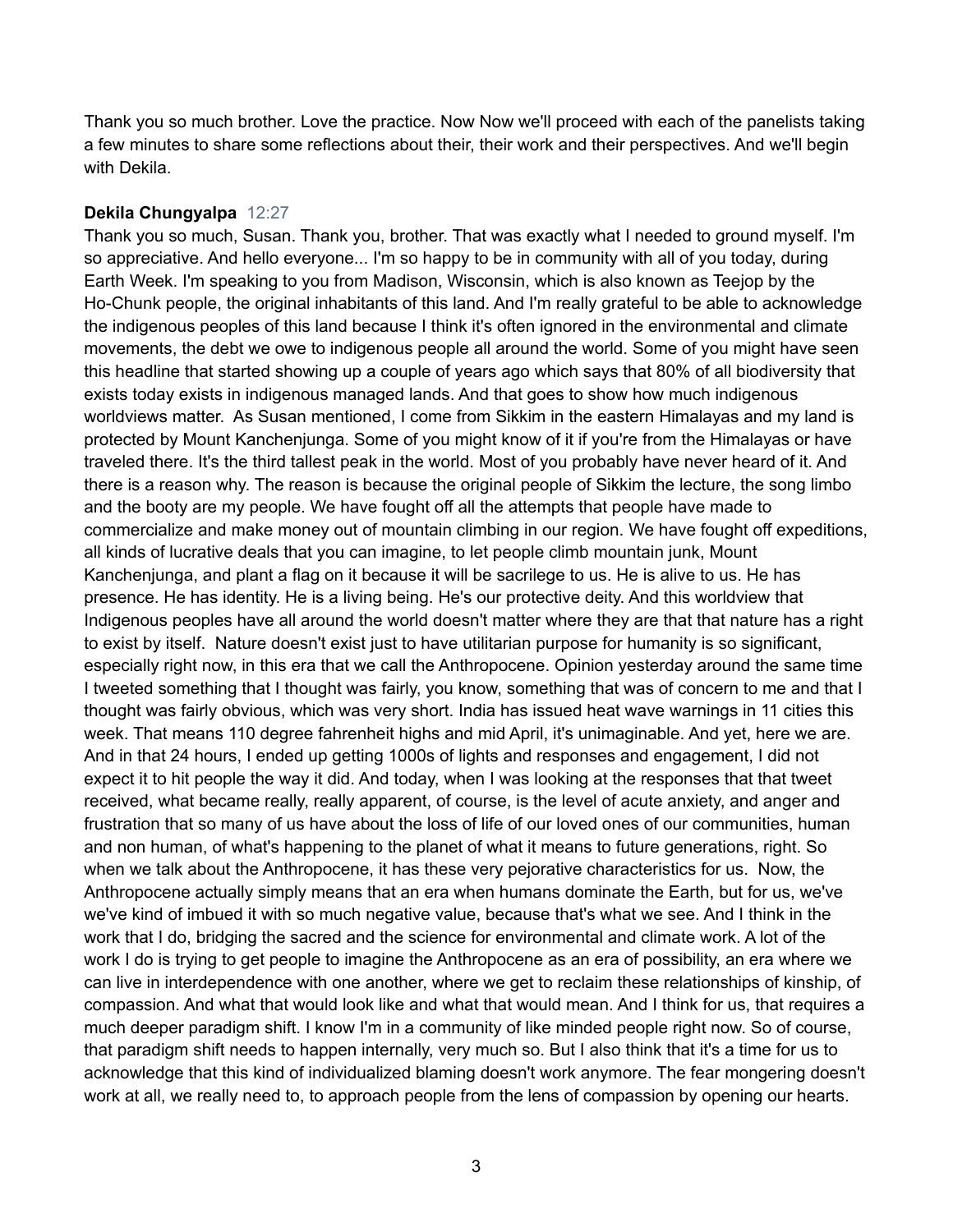This paradigm shift that I'm talking about is not simply something that we look at other people and say you need to change, you know, of course, the global south is bearing the burden of what the global north does. At the same time, it's really important that we understand that it's systems that need to change. It's neoliberalism. It's capitalism, it's all these systems that are completely incompatible with an Earth where biodiversity gets to thrive, where societies get to live in equity, and in harmony with one another. So how do we change the systems in a way that is compassionate, and yet necessary and urgent? For me, I really draw on Buddhism, of course, to be inspired to do this work, I really draw on my own tradition of the Karma Kagyu lineage, I come from a family of female practitioners. So I draw on the rituals and traditions I was raised in. And I think the importance of ritual is so necessary. I think one of the things that has happened, as we've moved further and further away from the sacred is that we've given up rituals that connect us to one another, that connect us to the earth. And whether it is that we are turning to our heritage to revive those rituals, or whether it is that we are creating brand new ones for ourselves, it's absolutely necessary that we do so we have to acknowledge that what happens to us internally affects what happens to our communities, and that affects what happens to the planet. All these three things are indivisible, right? And so we for those of us who are in the Buddhist community, it's really important that we not just sit with our rituals in our meditation mats, that we not just practice compassion and interdependence, sitting in front of our statues in our safe prayer rooms and our prayer mats, right? That we actually embody what these things mean, that we step out into the world where the suffering is so palpable, when we say we want to alleviate the suffering of all sentient being, we have to translate that into action. I'll stop there.

#### **Susan Bauer-Wu** 19:09

Thank you Dekila. I invite my colleagues on the panel to ask Dekila a question. Brother, I see you're unmuted want to.

#### **Brother Phap Dung** 19:23

Yes, thank you, Dekila for sharing that. And also sharing but the ancestors that you speak for and you speak from can really relate to that. And I see you I feel you in your speech, you have a lot of passion. And I wonder, because we're all I think probably joining this because we all want to do good but how do you stay fresh and passionate like that and not let these negative news things like really, you know, hold you down and how do you you know, how do you process that? How do you decomposed that, because we're bombarded every day with, especially the season to come here, at least in some parts of the world of the summer season and different weather conditions and catastrophe as well as the human. What how we're doing things to each other? And how do you process it so you can stay loving, compassionate, and you know, passionate about your work and not be overwhelmed by it.

#### **Dekila Chungyalpa** 20:31

Thank you so much, brother. For me, you know, I'm a scientist, and I'm a Buddhist. And I became a scientist, because everything I learned in Buddhism was evidenced in the science in the study of living entities and the ecosystems that keep them alive. And so when I studied interdependence, write it from the Buddhist tradition, to me was so apparent in the relationships between humanity and and all the ecology that surrounds us. Even the oxygen that we're breathing right now that keeps us alive comes from phytoplankton and oceans and plants outside and trees we may or may not have planted right? There is such a effortless bounty of compassion that the Earth gives me, gives you gives all of us it's,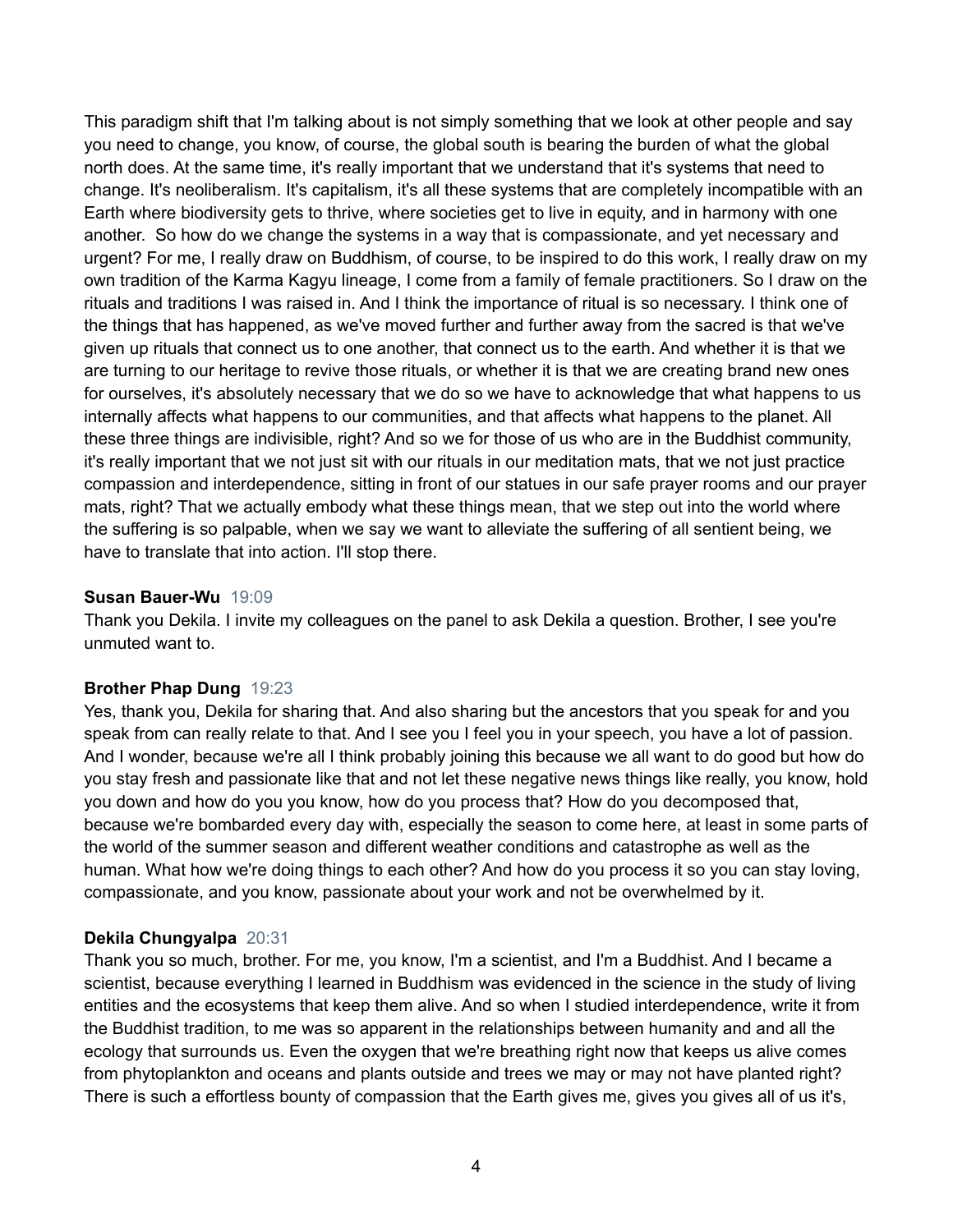it's unconditional. Right? How can she be anything but mother because it's unconditional. And that ultimately is always the source of my energy. Don't get me wrong. I, you know, I ended up working with faith leaders because of this eco anxiety and climate distress that I was describing. I was seeing on Twitter I hadn't completely. And what I found was that returning to this unconditional love and relationship and my deep sense of gratitude to nature, is what revived me. You know, when there is such an outpouring of unconditional compassion coming my way? How can I do anything but open my heart and absorb it, and then try to reflect that to all other sentient beings as well. Twitter is, is sort of a microcosm of the worst of samsara. In many ways, it's the microcosm of the best of samsara, you know. And I think one of the things that I've learned in the last few years is that you find in knit community, wherever you are, that what keeps us going, ultimately, is that we belong to a larger group of like minded people. And whenever people come to me to express their equal anxiety and their distress, my first reaction always is do you have a community? Right? Go build it, go find it. Because we as humans, we are animals, too. We so often forget that we are one animal species on this planet, which means that we're warm blooded. We're herd animals, we require just like all other animals, do, we require a family? And I think the beauty of being in the Anthropocene right now is that there is so much flexibility in building the families we need, as opposed to the families we inherit.

#### **Susan Bauer-Wu** 23:20

Thank you Dekila. My heart feel feels warmer and I feel less tight just listening to and feeling this sense of the the human family that were together right now. Thank you. Elissa, how about you go next.

#### **Elissa Epel** 23:43

Thank you. Thank you so much. Dekila. I always learn so much from you. Every time you open your mouth, and you inspire me. And I am going to talk about how much I have relied on inspiration from, from my community from Dharma teachers from eco Dharma teachers. I'm a Western scientist. I have been studying stress and coping for the past 25 years with this question, how do people get through adversity and trauma? How do we recover? What is stress resilience? And so now I'm trying to apply this to understanding climate stress resilience, and so I'm going to take you on a very quick journey through my own climate distress. I am here on the unceded territory of the Aloni with the ancient rainforests, sorry, ancient redwood forests, and just vast land that in the last two years has had on precedented fight wildfires and death of wildlife and our ancient trees. And so I started off with before the 2020 fires with some climate distress, and and of course it got worse into the most, let's say maladaptive, despairing type of distress. And so I'm just going to give you a little research on how I have moved toward a more healthy type of climate distress. And I'm going to show you some data from other people. So it's, so there's going to be a quick data Blitz. So the first question is, how is this different than what we know about stress and coping, we are facing an unprecedented challenge. And our animal brain is not great at perceiving it, because it's a mega phenomena, it's so vast across time and space, it's much easier to look at what's in front of us, we're geared to deal with threats and with our day. So we so this leads us to avoidance of thinking about it. This is a unlike other stressors, this is not an individual threat. This is a communal threat. This is an existential threat, it threatens everything we know and love. So, in maladaptive climate distress, which I'm sure we have all been there is very much about feeling despair, overwhelmed, feeling hopeless. And that leads us to the avoidance response. And the Healthy Climate distress is what I'm going to call distress to action, it's being able to embrace the uncertainty, being with sadness and fear, and finding a way for using this caring, this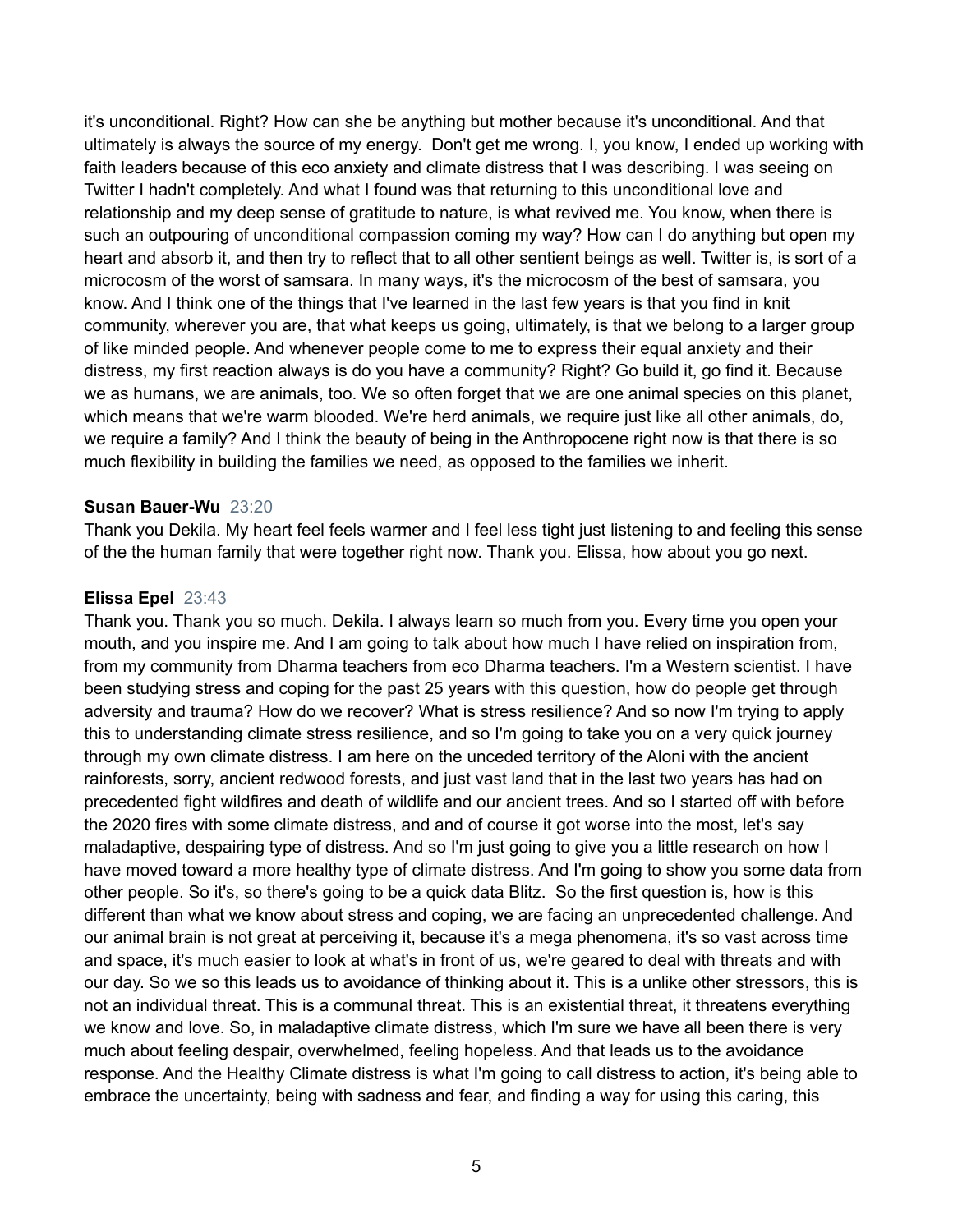painful carrying we have for action. And so I going to just summarize it as the New World mindset, our old coping doesn't work our old views, we must adopt a new world mindset to survive and build our communal resilience in this era, of, of global warming that we are so in the thick of. And as it I will just compare it for you the mindset that I my default mindset, which has caused me the distress, a Western individualistic mindset built on linear causal models, I am limited by only what I see, I am one person, I can't affect this world. And so that leads to the avoidance and living your personal life, the freedom of the contemplative mindset is so critical. It's a completely different model of reality, I am part of a complex and interconnected system, I am not alone, I am deeply connected to all of you. And if we really believe this, this applies to how we change. So change doesn't happen without a social movement. And a social movement starts with us and our small community. And so I have moved towards embracing the system's view. And this idea of social quantum change, we cannot see our impact. We cannot assume or have the hubris to think that we know the future. And so rather than money, I've spent a lot of time trying to use information to predict the future and find the most impactful path. And that has led to a lot of misery. Because in asking climate experts all over the world, there are different answers. There are so many ways that we need to work together to move this system that we're all in. And so it's right here in front of us, I finally feel like I have found my work. And and it is partly about this distress to action. So what is this, we've been talking so much about community and how important is to not feel alone in essence that is, doesn't lead anywhere. And I will just say that the fundamental finding from my field stress science is that social support is the biggest predictor of well being resilience and recovery from stress and trauma. It also applies to health. So it's the social connectivity as Dekila said, We're these social mammals that are in such need of each other. And particularly in this moment. I love this quote from Margaret Mead, "Never doubt that a small group of thoughtful committed citizens can change the world. Indeed, that's the only thing that ever has." So part of this contemplative mindset is the ability to see beyond that fearful animal when we when we see reality as it is, and to to actually be able to be with the sadness, the grief, that the reality of how things are at this moment, takes mindfulness takes metacognition. So So that brings me to this study this question I had, we know from experience and from what you've been hearing this week, how important a contemplative mindset is, so we simply measured ability, levels of mindfulness and a large cohort in this bay area, and ask does this predict protect people from that maladaptive climate distress that avoidance. And what we found was that those with higher levels of mindful thinking of being able to tolerate distressing thoughts and seeing them as just thoughts, predicted 30%, lower climate distress and avoidance, then we went through another fire season, and everyone went up in climate distress. This is what happens, this direct contact puts us back into that fear mode mode. I smell, I was with smoke for a month. And so while we can have our, you know, we can try to think our way out of this, but when you're living in it, you tap into the despair, your body feels sick. So we found that after the next fire season, people who were high in mindfulness did not increase in this maladaptive climate distress and avoidance of thoughts about climate. So we have data showing that it really is phenomenally important with a very significant impact on keeping calm, keeping clear headed seeing reality as it is, we'll be experiencing more climate disasters and this ability to be mindful, and help us weather these so that we can act wisely is absolutely critical. And I'll just end with my a few tips for my just finished writing the book that Susan mentioned, a stress prescription. It's not about escaping stress, but how can we live well with the volatile uncertainty of our era? How can we embrace uncertainty, and know that we can live with this discomfort of not knowing. So part of it is while things feel so uncontrollable, it's finding the control that we have, right in our local environment, because the global warming is local warming. And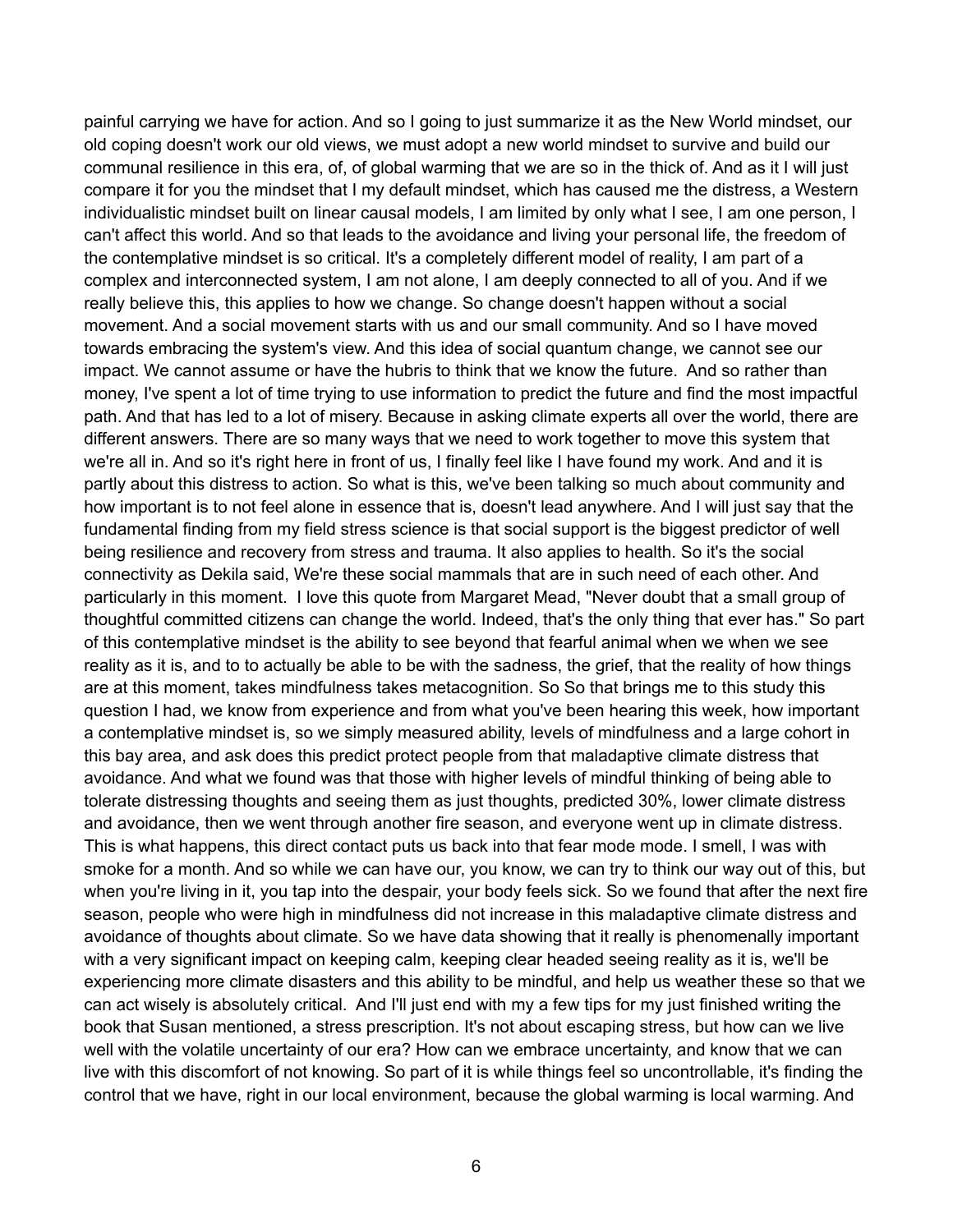this is what we can touch and influence and our actions, our emotions are so contagious. So this is part of the systemic change, trusting that we are part of social quantum change, change can happen non locally, change can happen where we don't see it. Of course, taking refuge in nature, as tequila talked about is, is a unique and critical way to build our resilience. And there's so much research showing how direct contact immersion, nature and art and letting our senses be one with nature be really experiencing it fully, is actually phenomenally restorative to our body and our biology as well. And then lastly, finding joy and purpose in our day. And I'll just end with quoting some very famous people, you know, in this journey as we move toward action, in our short lies, as we walk each other home, May we kiss the Earth, with our caring and our stewardship of it for our future generations. Thank you.

#### **Susan Bauer-Wu** 33:02

Thank you, Elissa. filled with wisdom filled with science and heart, as always, thank you, Elissa. Other panelists have question for Elissa, comment?

#### **Dekila Chungyalpa** 33:20

I do. I'd love to. Alyssa, when you were talking, one of the things that really sort of rose up was the number of headlines and studies we've seen showing that loneliness is such a crisis in the West, you know, and hearing you talk about the importance of social support. And you know what that means that it builds resilience to trauma? Can you can you talk a little bit about how we overcome this kind of individualism, that hyper individualism in the West that has led people to feel like they're completely isolated? And also whether that's a generational thing, you know, is this something we see that's changing? Is it getting better? Is it getting worse?

#### **Elissa Epel** 34:02

That's such a great question, Dekila, this, you know, even just starting for our mindset, to quote Dan Siegel, our sense that we are separate is a fatal flaw that we have made. And so, so part of this climate distress is also thinking it's ours. And thinking we can talk about it, of course, socially, and we just have, I think, a phenomenal unmet need in being able to talk about climate and our different varied futures and, and our next step, because we can't do anything alone. So it's a discussion that is lacking, we need to be talking about climate at dinner, in our work in our schools and in a healthy way, because the of course the headlines are the counter narratives. So how do we live with all of these different narratives? And you know, and stay hopeful? So the loneliness is a it is a phenomenal epidemic right now. Not that we're not together in with people necessarily, but the feeling of loneliness is actually what is leading to depression, not just social isolation. And so it is a I mean, the I'd like to hear, have discussion and hear from the audience where they think about the generational differences, because I am absolutely most concerned about our young adults and our youth. And so they are growing up with this narrative. And we know from a recent study by Brett Ray and colleagues that 56% of young adults worldwide This is a study of 10,000 young adults feel that humanity is doomed. And that is a very scary thought. And we need to be countering that with a more balanced view of reality, and are our local power that is, of course, becomes more of a communal or, or social action. And I would love to bounce that back to you tequila. If you wanted to comment on the generation,

**Susan Bauer-Wu** 36:14 Anything to add Dekila?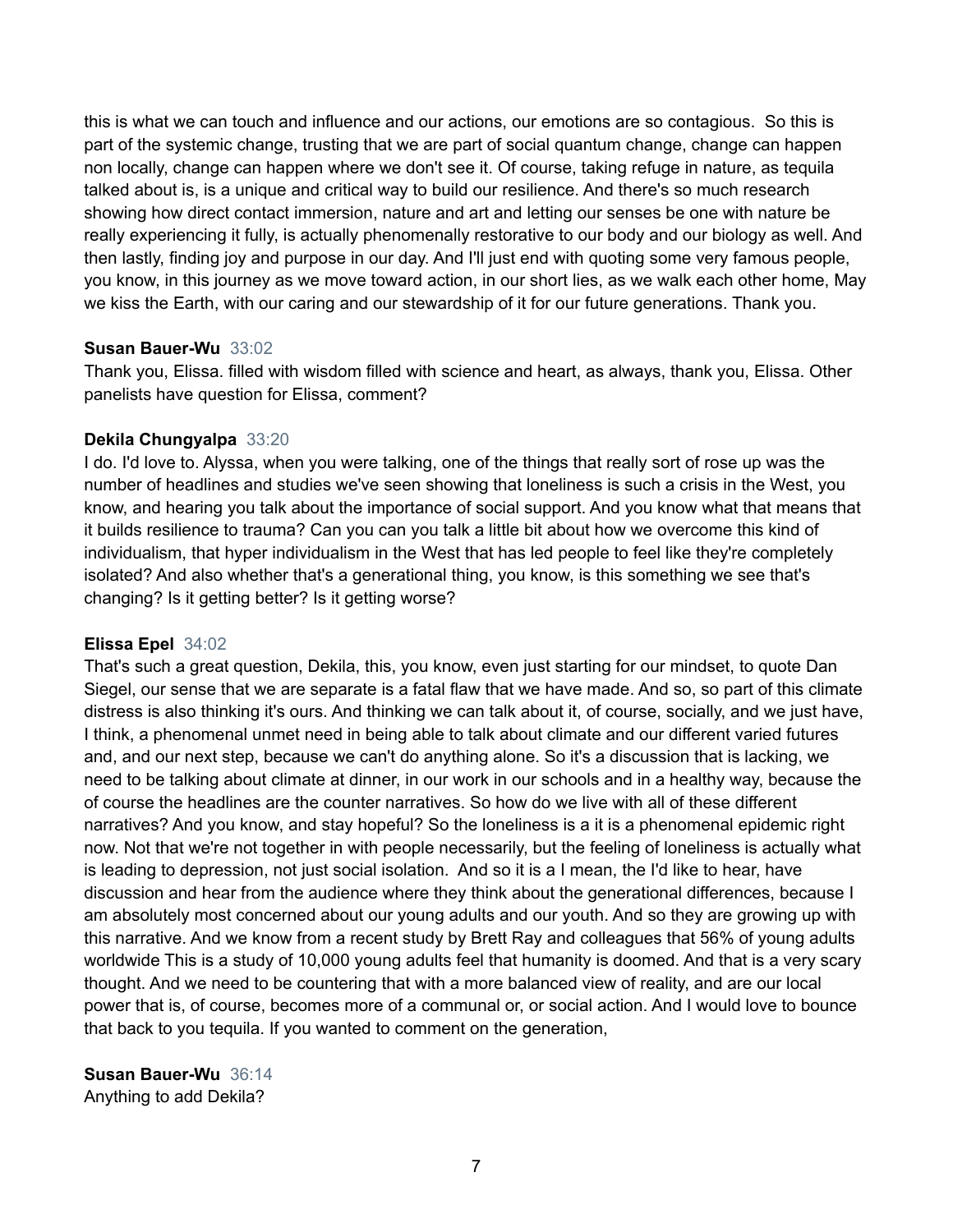#### **Dekila Chungyalpa** 36:18

Well, I see a lot of hope in younger generations, because I think they are crossing boundaries. They're comfortable in boundary areas. So I'm, for example, seeing the topic of equity just being the root, the thing they ground themselves with, in a climate action or climate dialogue, which means that automatically, there is so much intersectionality. Right, the the conversation is so much richer. And I think the solutions are so much richer. But one of the things I mean, this tweet that I mentioned, one of the things that's really heartbreaking for me is people's describing humanity as a pest, quite often in this language to humans are a pest on the planet, they should not exist, they should be eradicated. And that kind of self hatred is so worrying for me, you know, which is also why I talk so much about this effortless compassion the earth gives. As far as the Earth is concerned, we're just one life form. We have to let go of the hubris in so many ways to remind ourselves that we might have destroyed so much of diversity, but we're still one life form. And the earth wants us to exist, like it wants every other life form to exist, there isn't the singular kind of pulling us out and telling us we're terrible, and therefore death and destruction will rain on us. And I've, I'm myself really, really aware of and concerned about what's happening to young people and what we're kind of bequeathing them with, if we are not focused on building their inner resilience now, right? All of us who are in this, all of you who are listening, our energy has to be in building the inner resilience with people who are most impacted by climate change, because they will carry the weight of it. I'll leave it at that.

#### **Susan Bauer-Wu** 38:04

Thank you to Dekila, thank you, Elissa. And I invite brother Phap Dung, to share his reflections.

#### **Brother Phap Dung** 38:15

Dear friends, hello, thank you for that. The especially for the youth, the awareness that we need to reframe a little bit and bring some more wonder and magic into the movement and not stress so much on the negative although it is crisis and so on. But you know, as a human body as a human mind, we can only handle so much. And but yeah, I just wanted to reframe a little bit in my reflection, what is the Buddhist monk have to do with any of this? Because sometimes we're mistakenly framed as Buddhists, spiritually leaders or like renouncing the world and retreating back to the mountain. But I've reflected a lot, especially before I went to the Glasgow conference, because we had to contribute, what is our lives what is our choice and how we live have to do with any of this. So I had to reflect a lot about my choice to become a monk. And so it brought that reflection back to the time of India when this young man who was married, had a child and he was deemed to be the ruler of his kingdom. He could not handle any more he was suffering so much torn, because he was not able to, you know, you know, follow his father's footsteps, because he saw so much you know, that time the militarization because people are getting wealthy so they have to protect so they were hired military I basically so it's been militarized men and all. So becoming having economy and rich people becoming rich and the class system. So he saw that torn in his heart because he was living a very privileged life. And he was also suffering because he saw the suffering in his father and his family. So that moved him to look for a better way for a spiritual path. So I just want to reframe that Buddhism is not a religion. But it came from a movement from a young person trying to find an alternative way to be in the world. Of course, he left his wife, his child, and I've always reflected that way, it was so important, he loved his wife, he loved his child very much. What could be more important for him to do? Because he felt conflicted inside, maybe he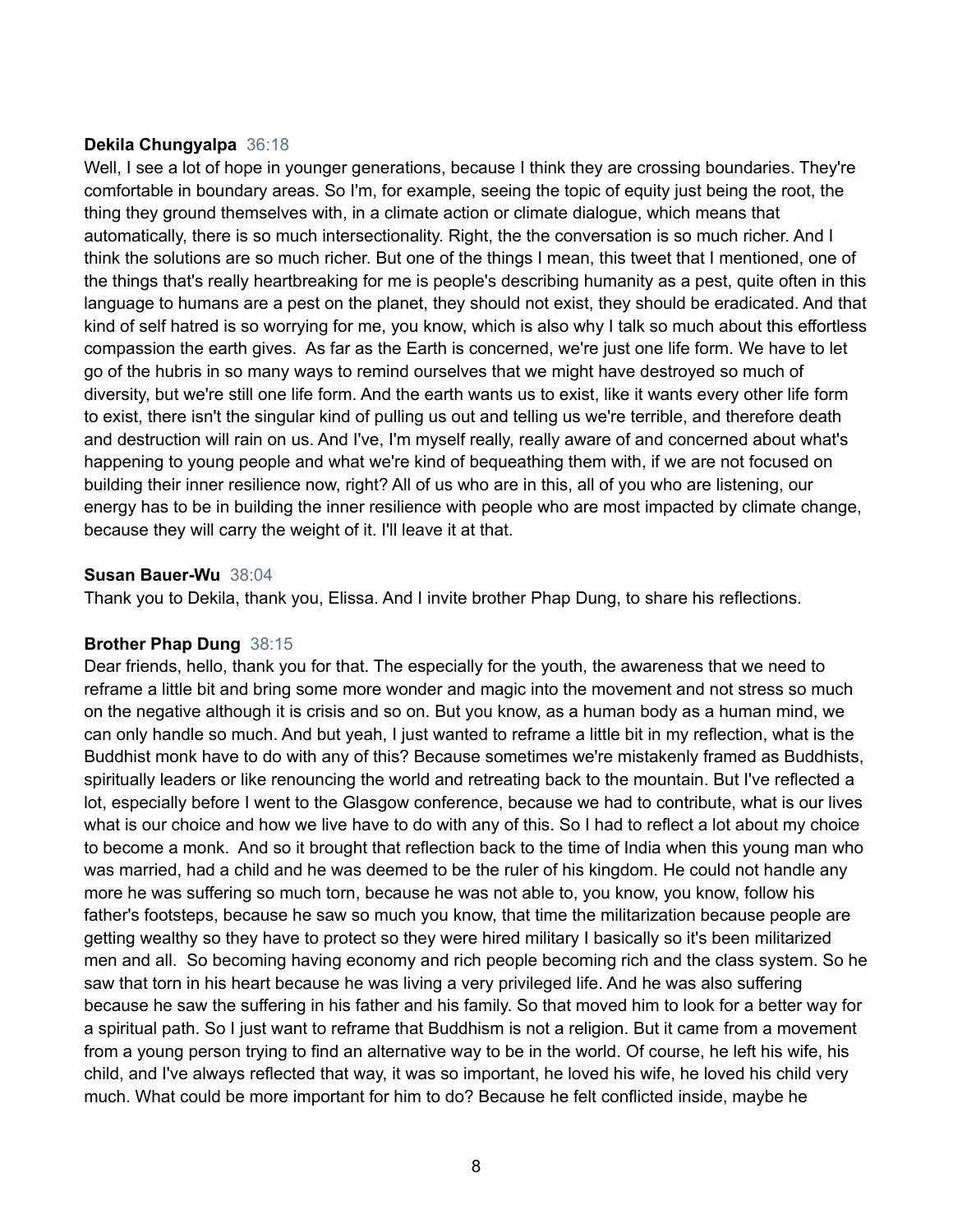reacted differently to his family. So he had to go find this piece for himself and come back so he can have something to transmit to his child. That's what he was worried about is like, How can I actually, if I can't handle my anger, if I can't handle my emotion, if I can't handle my negative, depressed state, because you I imagine he was torn that no one talks about that, but I kind of re imagine myself in this time, and we are in a very particular very similar time. So this is nothing irrelevant. So this reflection helped me a lot to reframe, like why people left the, I guess, the conventional way of living, to go and beg and to depend on people for food and sustenance. That is real action of acknowledgement of our dependency, to actually go into the village and beg and, and to be humble and to find a spiritual answer to things that you are enough, you are okay, you don't need all this. Because after they would receive the food, the people would come with their suffering. And they would ask, okay, how do we get out of this? So I just wanted to reframe that, that, you know, our choice to become monastic is a kind of resistance to the conventional way these all these words, right, these capitalist system, the militarization, the individual, you know, we can categorize many things that we, we know that is being is very detrimental, not just to environment, but to the human heart as well, you know, so many messages to young people now is that they're not enough. And that's how the economy works. And that's how the economy keeps alive. And in this, if you can go on to that formula, and you see why the planet and the climate is in the state that it is, but I don't want to go into pointing fingers or blaming. But so our monastery our practice centers, and our retreats is to help people come in, in touch with themselves. So in a way the Buddhist practice is the technology for us to actually come back and reconnect and not feel alienated to our ancestor to our parents. But first the real mechanism first is to relieve the resentment the anger that we have towards our parents towards our loved one towards the people we are afraid of in our you know it because if you're not in harmony, if you're not at peace with that, it's very hard for you to do activist work. It's like meditation, it's hard to meditate if you have resentment. It's hard to do good work sustainably. Resilience and all that it with, out of anger, you will burn out. So out of the we need to help people and this is what we do as a community. And it's funny you used when there was a shift to focus on young people. We just had a retreat the wake up. We have a wake up movement for 19 year old and 35 year we just had a retreat for over 100 people. Young people came to Deer Park monastery in and it was beautiful. Anyways, we just in our Sundays are open. And it's been two weeks now since the retreat and one of the young woman who lives in San Diego, she came up for our Sunday service day of practice. And you know, yeah, it, you know, I experienced during the retreat, and it was a young woman that was actually traumatized. She wanted to leave the retreat, you know, and on the first evening, so this is something and I remember being with her and breathing with her and showing her the technique of following your breath coming back to the body and staying out of that mind that is like a it's like a spiral. So with that Deep breathing, and I taught her belly breathing. And this is a real example of very, very practical ways for each individual and as a collective, to handle when things come up. That is stressful. But that, you know, I was so surprised, because the Sunday she showed up, and I was really because she was afraid of people. What is it because of social anxiety, young people now are afraid to beat each other. And we have three people had, during the whole five day retreat, we had three people had breakdowns, because they were afraid of others, not afraid them for a particular reason. It's just they've forgotten how to be with people. And to look people in the eye or like when people look you in the eye, these these basic things to help us. And I think that's fundamental. And that's what we're doing at Glasgow, we're teaching these leaders, very, very powerful and educated leaders, but they didn't know how to like, take care of their feelings, and their emotion. So my brother and I were there, we basically every session that we had, we taught them to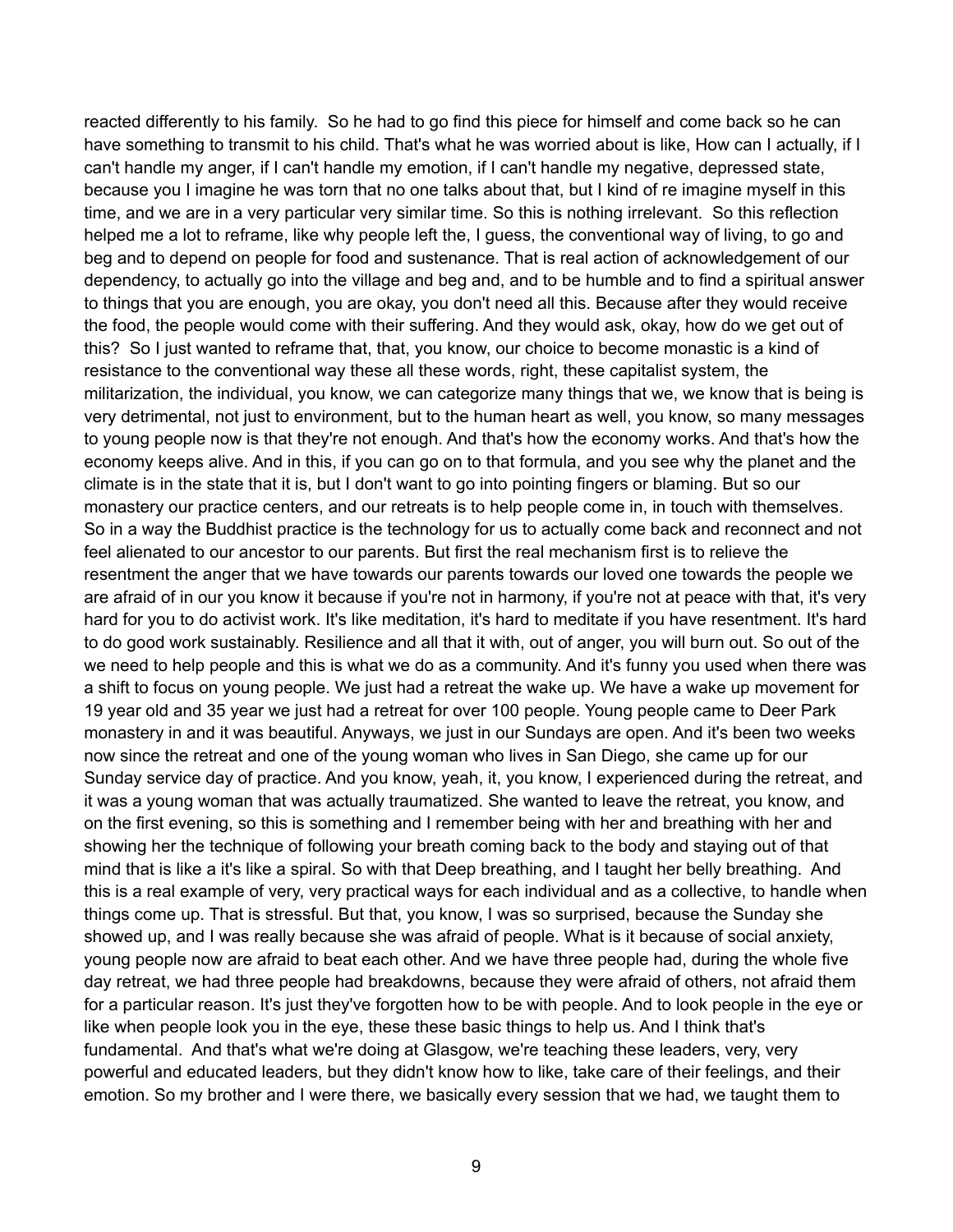how to come back to their breath, how to relax, because you cannot negotiate, and have a dialogue and how, if you're tight, if you're angry, if you're, there's no way they're going to come with any kind of solution that is respectful from all sides, and to hear each other and understanding each other's different perspective. Without them, having a technology a method of practice to actually deal with the present. And this is something very important in all our movements, whatever scope, we're at whatever front we're dealing with, we need the technology. And this is what the this man 2005 And years ago found it was not just a philosophical, ideological idea about connection into be, but he had very practical tools, the breathing method, the sitting, the letting go of our thoughts, so that we can take a break, and to nourish ourselves. And so for me, for young people, we have a teen camp coming up with over 150 teenagers, no parents, they come and they will put all their electronics in a glass box and put it in a Ziploc put it in there. And they will have six days of being in nature. And they will camp will have a fireplace. And the first thing I teach them is how to hug a bush. Do not be afraid of the bush, because young people they don't they're afraid of being dirty. They're afraid of being barefoot. They're afraid of touching bushes. And out you know, they they have this anxiety in them. So I teach them how to hug a bush and say, look, it's beautiful feeling. And so the way education reframing our place in nature, I recently call it we start we have to start domesticating nature. Like anywhere you feel safe, that means nature has been devastated. I'm sorry, that's very extreme. But this anywhere that you feel, you're afraid to get dirty. That means you've taken over too much like our detergent, when we walk in the forest, it swept myself with sage because I feel the coyotes can smell my detergent. So things like that we have to reframe a little bit our place in nature. I'm sorry, I can go on. But I just want to just do a shout out for our attention to the young people because that is and to give them the tools to connect with themself. Because you cannot do anything. If you don't know how to take care of yourself in terms of food, in terms of sleep patterns, these things are fundamental in any type of in depth. So I'll just kind of end with that, you know, to continue our discussion. Thank you for listening.

#### **Susan Bauer-Wu** 49:12

Thank you so much, brother. I we're going to open it up to some q&a from the audience. And I will begin with a question that came in. If you have a question, put it in the q&a rather than the regular chat. And there's a question actually for you, brother, from Rachel, Rachel A. And she says I'm interested to know what resistance you brother young found from world leaders in doing these practices at ... and how you got around it. You're muted, brother, you're muted.

#### **Brother Phap Dung** 50:00

Yeah, I'm sorry, what resistance? I don't understand the question what my

#### **Susan Bauer-Wu** 50:05

The question was... maybe just share your experience at COP? What it was like?

#### **Brother Phap Dung** 50:09

Oh, yes, yes, yes. You know, inside the, the, the blue zone, the way we were at where all the executives were making stuff. Every morning at six o'clock we had meditation. So we had, like, people in suits and stuff come and we meditated under this globe. So we taught them how to be okay, and be relaxed and how to be in their body. And to trust more, you know, because a lot of tension there there is like, the suspicions of each other and trying to get their agenda that intensity is so it's so detrimental to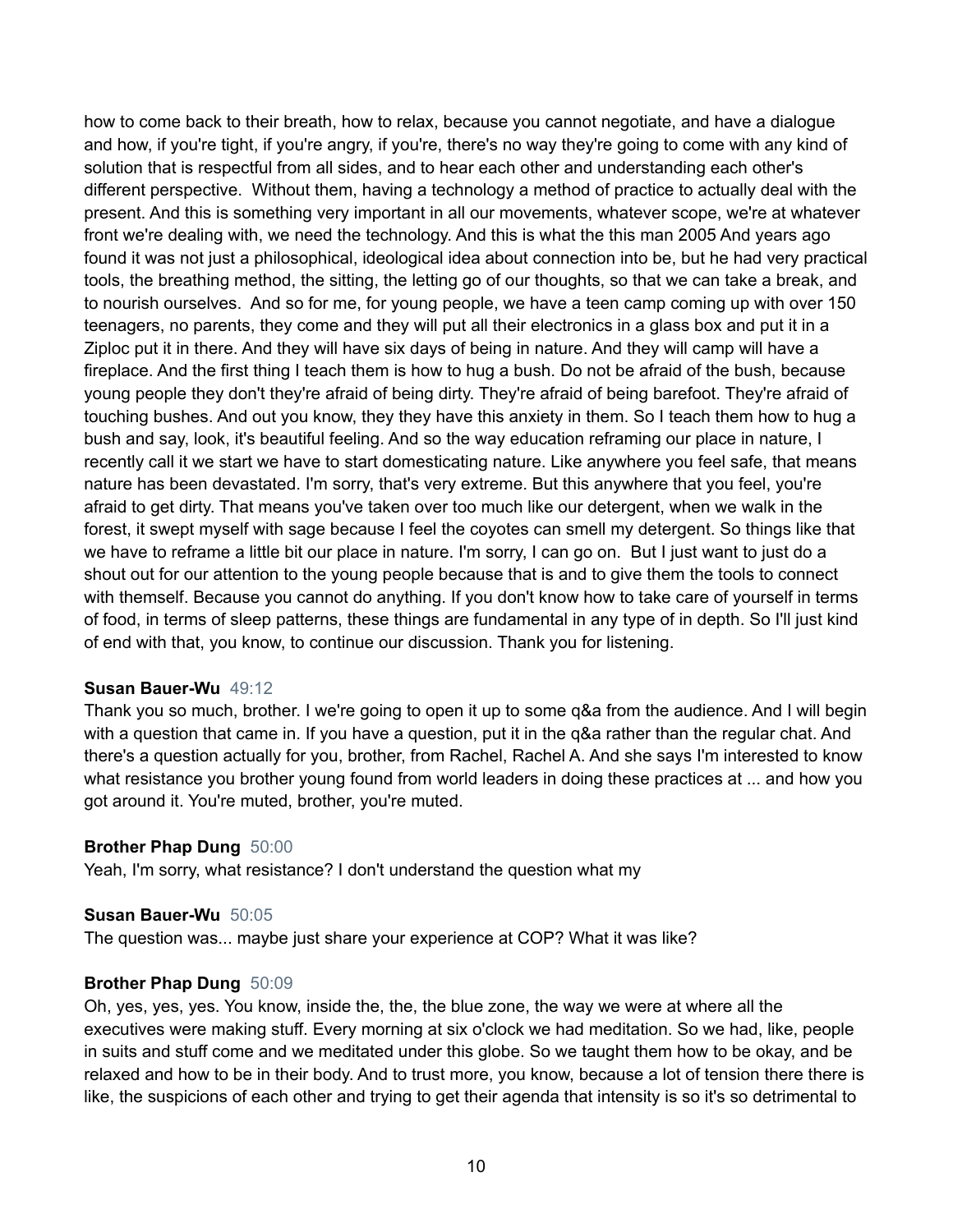like, human vibes or dislike, love. And yeah, I don't want to say these words, because, you know, they might be but it's just basically relax, okay, you know, and then that's how you can communicate. And that's how you can listen, as opposed to when I went outside to the student, young people's march, it was fun, music alive, and like, celebratory, you know, my brother and I, we we follow we could we had a session and we're like, God, this is worth it. You know, and we follow the because there's something that we're afraid of, that we call nature that we call the passion, youth noise music is missing in the blue zone. This are like you think you can solve it with technology with system presentations. But they should bring those two together. And I think, I think we should, when I say resist, I think more like the word is we need to combine and not be afraid of things that are, you know, people dress differently, you know, everybody looks so professional in there and you go outside people are much much. I know it's a very stereotype. But I see this in the movement in the because it we do need to depend on the corporates and the leaders and so on. Unfortunately, they're in the place of power. And so young people will try indigenous people are trying to break in, and they will have these protests, that is great. But you can see you see that there's somehow in our human mind, there's this kind of separation of like, okay, and we're gonna do the real work, you know, get this silly children's stuff out of the way, or like, we're now we got work to do, we'll do the real work. Now, now that you've done your say that those kinds of comments, really, I had to resist. And I had to really breathe, because it's dividing parts of me. You know, I think both are needed. I don't know how you can frame that. But that's my experience that there's something missing. And I saw some leaders really come out, emotional and cry. I mean, I remember leaving, I wish some of these leaders would cry. I will I wish they would like laugh in front of public cries because they know this is important to them. So for me, this is something very, I don't know if it's resisted, but it's more like bringing together Thank you.

#### **Susan Bauer-Wu** 53:21

Thank you. Thank you, brother. There's a there's a question from Jennifer. That I think is a really good one. Does how do we connect with people who have no exposure to mindfulness or caring about the planet and inequities for example people who just want to live their lives and push away their suffering so it's speaks a bit to what Elissa Thank you are talking about but uh, welcome you responding or Dekila.

#### **Elissa Epel** 54:03

I'll briefly answer that. The reaching people and Katharine Hayhoe talks about this through what they do care about, and finding that conversation where it's tied to climate because everything is tied to climate. And Susan has a great example, if you want to give that really quickly. And last week about mindfulness, we're not going to get the world meditating. The measure I used was trait mindfulness, most of those people hadn't meditated. And so it's really a, you know, a way of seeing and thinking and a mindset. So I do think we can promote that more through education and through practices. Susan.

#### **Susan Bauer-Wu** 54:40

Thank you, Elissa. I have lots of examples and I don't have time to go through it, but it's it is actually an edge for me that I am every day leaning into. I actually am talking about this all the time with people who try not to think about it or actually don't even think about it and following Katherine's advice does seem to be making a difference. Dekila, actually, I'd love for you to share it because this is a Buddhist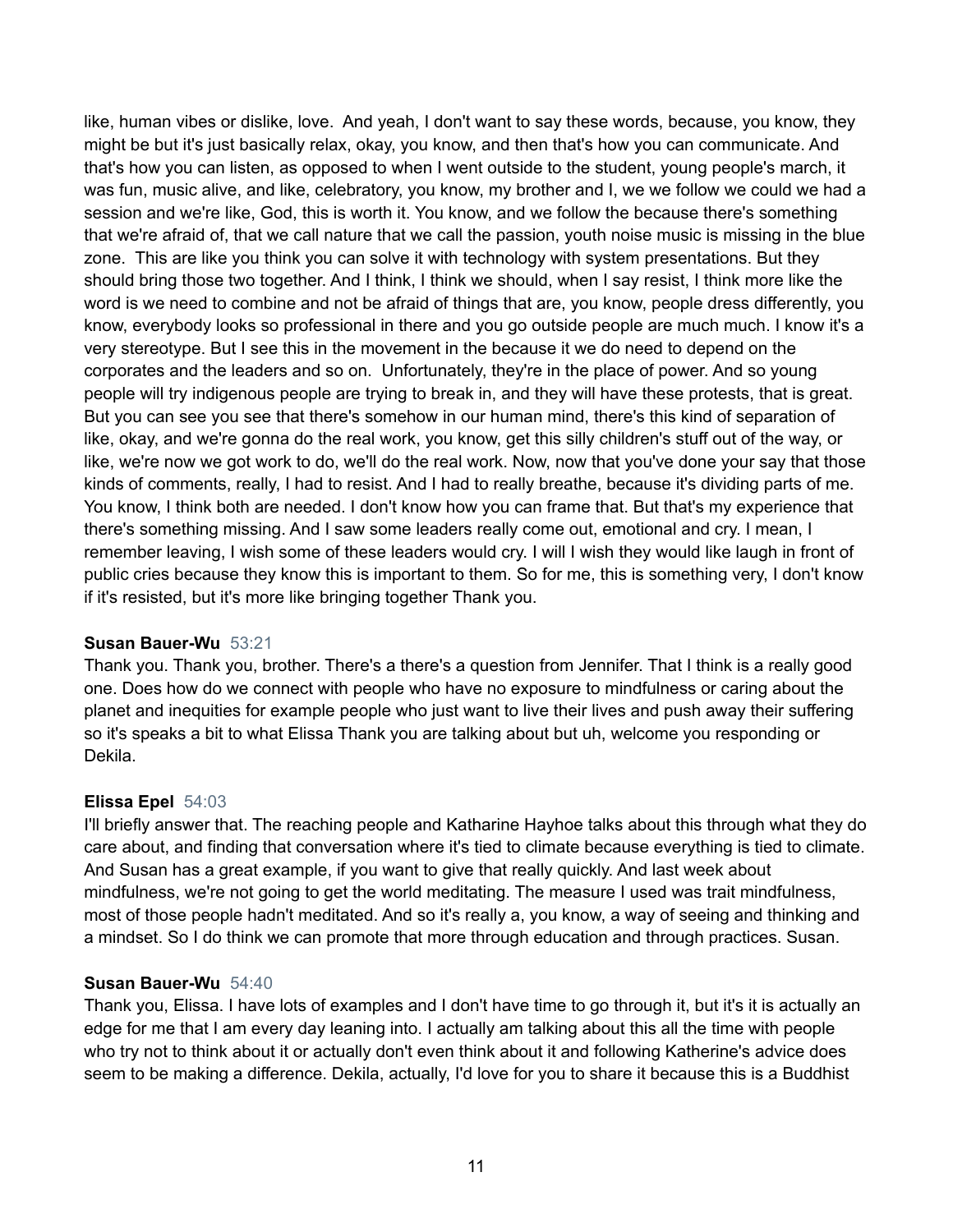oriented gathering. Your work is very interfaith, I think it's really important. And maybe you could just share a bit about your work with people across faith and contemplative traditions.

# **Dekila Chungyalpa** 55:25

So, I was just trying to read through some of the q&a. And I think someone else asked a question, how do you speak to climate deniers? And how do you speak to people who are not like us. And I never planned this. But the last 14 years of my life, I've been working with faith leaders, and called zookeepers of indigenous traditions on environmental and climate issues. The local initiative, which I created here at UW Madison, we work specifically with evangelical church leaders around the world, including here in the US. And I do have moments where I'm like, What am I a Buddhist, doing, working with all these evangelicals past pastors. So I think we we have to understand, first of all, to do this kind of work to to be able to cross these boundaries we've created for ourselves, we actually have to do inner work ourselves, to to let go of all of the judgment, we have all the anger, we have all the protectiveness we feel for our communities, right, as someone from the Global South, who's a very outspoken eco feminist, my concern for people like me, or is very high. And so how, how do I let go of that? The first way I let go of that is to understand that these people who do not agree with me actually are being driven by this exact same emotion. They are trying to protect who they love. Most of the time, in these conversations on climate change, and climate science, behind closed doors with climate denialists, what I learned is they're not rejecting the science, they're rejecting the implications of what the science tells them, which is their way of life is in danger, they have to change their way of life. And that means they cannot give their children and family what they want to give their children and family. And so being able to understand that they've been driven by the same protective loving instincts that I am, really helps to, to break through that boundary where they are the enemy. I think the second thing too, for me now, on an institutional level, working with fates, what I've learned is that you find the issue they care about the most. And that's the issue you begin with. So I've been working with faith leaders now 14 years, I rarely start the conversation with climate change. What I almost always start the conversation with is disasters. Because it turns out the most generous, generous donors in the United States Post disasters are the churches, they really care what happens to people during disasters. So if I can lean into what they care about the most, and bring the dialog there and say, Well, let's talk about disasters. Let me just tell you what we are predicting and for seeing for these communities you care about, I don't need to talk about climate change. I don't need them to even you know, politically say they've shifted, although I'd love for them to and part of locals work is to actually influence policy. At the end of the day, what I need is for them to understand that they own this piece of climate solutions, that this piece of Climate Solutions is there. And by owning that they are protecting who they love the most. Right. And I think that means that we also understand, and I this is very long ago, so I don't have a reference, I apologize. But I remember seeing, you know, in a lot of social social science theory, when we do this othering right, when we have this us and then well we don't acknowledge is that we've been driven by different sets of values, that just because they are climate denialists doesn't mean that they do not have a valid set of values that that influence them in terms of the decisions we they make, right? So we know conservatives really lean into, for example, family loyalty, right? And it turns out, liberals really lean into individualism into curiosity into into it into independence into exploration of new ideas, right? I think understanding that just because people have this set of values doesn't make them lesser. They we are all ultimately the same. We're looking for happiness. I think that becomes we can build enough of a dialogue and build a bridge with that.